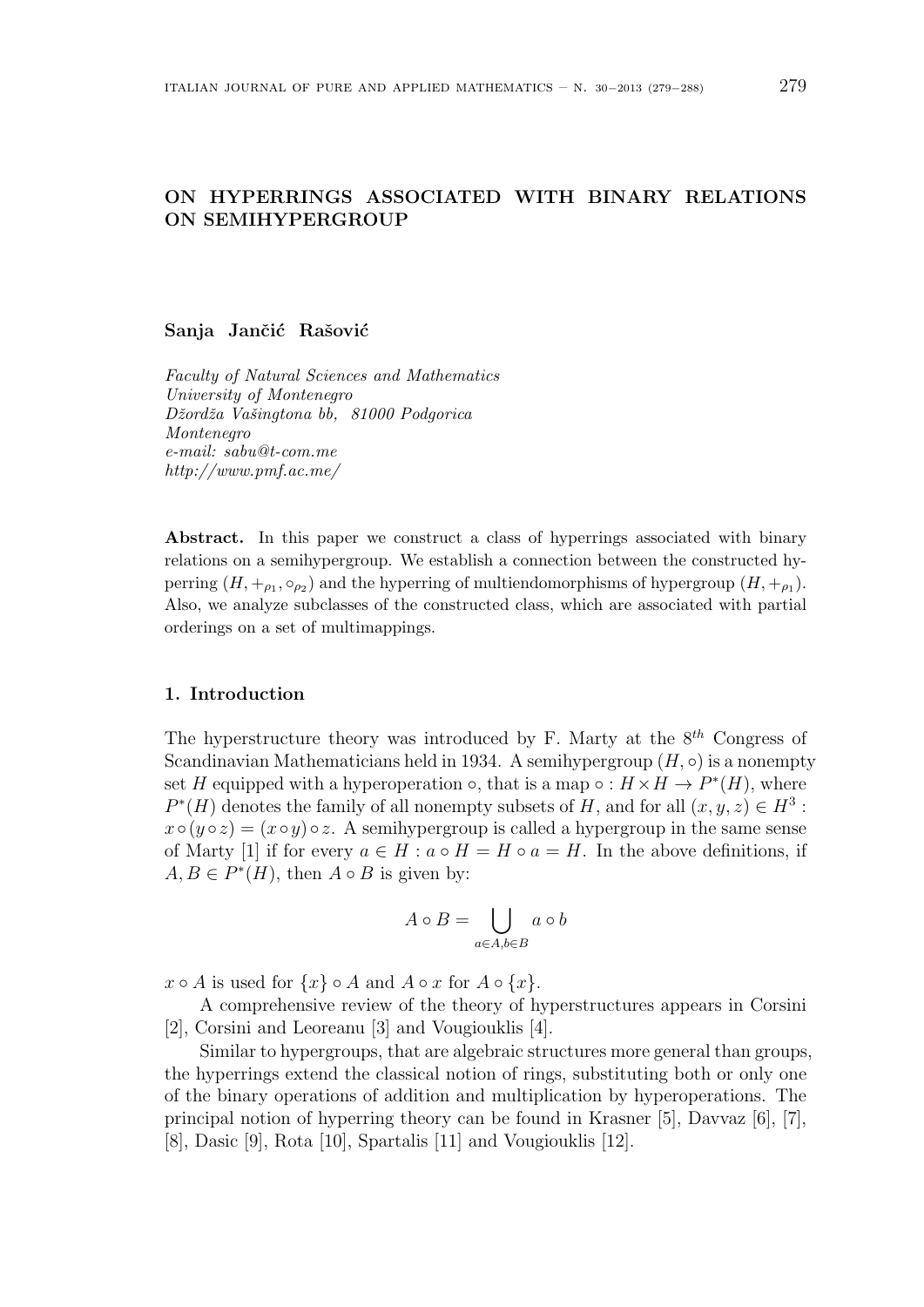The association between hyperstructures and binary relations had been studied mainly in [13], [14], [15], [16], [17], [18]. Chvalina [13], [14] and Hort [19] use ordered structures for the construction of semigroups and hypergroups. Rosenberg [17] associated with any binary relation  $\rho$  of the full domain, a hypergrupoid  $H$ <sup>*ρ*</sup> and found conditions on  $\rho$ , such that  $H_{\rho}$  is a hypergroup. Corsini and Leoreanu [20] study hypergroups and binary relations.

In Section 3 of this paper we obtain a class of strongly distributive hyperrings associated with binary relations on semihypergroup. We investigate their morphisms and we also establish connection between the constructed hyperring  $(H, +_{\rho_1}, \circ_{\rho_2})$  and the hyperring of multiendomorphisms of a hypergroup  $(H, +_{\rho_1})$ . Schweizer and Sklar [21], has given a set of postulates designed to describe the algebraic behaviour of ordinary functions under any one of the three operations: addition, multiplication or composition. These postulates define a system which is a partially ordered semigroup with identity, where semigroup operation and the partial order relation are related with certain conditions. We show that these systems generate a subclass of a class that we constructed in Section 3.

# **2. Preliminaries**

In this Section, first we recall some notions, notations and results.

**Definition 2.1.** A multivalued system  $(H, +, \cdot)$  is a hyperring if:

- 1)  $(H,+)$  is a hypergroup
- 2)  $(H, \cdot)$  is a semihypergroup
- 3) (*·*) is a distributive with respect to (+), i.e. for all  $(x, y, z) \in H^3$  we have:

a) 
$$
x \cdot (y + z) \subseteq x \cdot y + x \cdot z
$$

and

b)  $(y+z) \cdot x \subseteq y \cdot x + z \cdot x$ .

If in conditions 3a) and 3b) the equality is valid, then the hyperring is called strongly distributive.

**Definition 2.2.** Let  $(A, +, \cdot)$  and  $(B, +', \cdot')$  be two hyperrings. A map  $f : A \to B$ is called an inclusion homomorphism if the following conditions are satisfied:

$$
f(x + y) \subseteq f(x) + f(y)
$$

and

$$
f(x \cdot y) \subseteq f(x) \cdot' f(y)
$$

for all  $x, y \in A$ . A map f is called a strong homomorphism if in the previous conditions the equality is valid.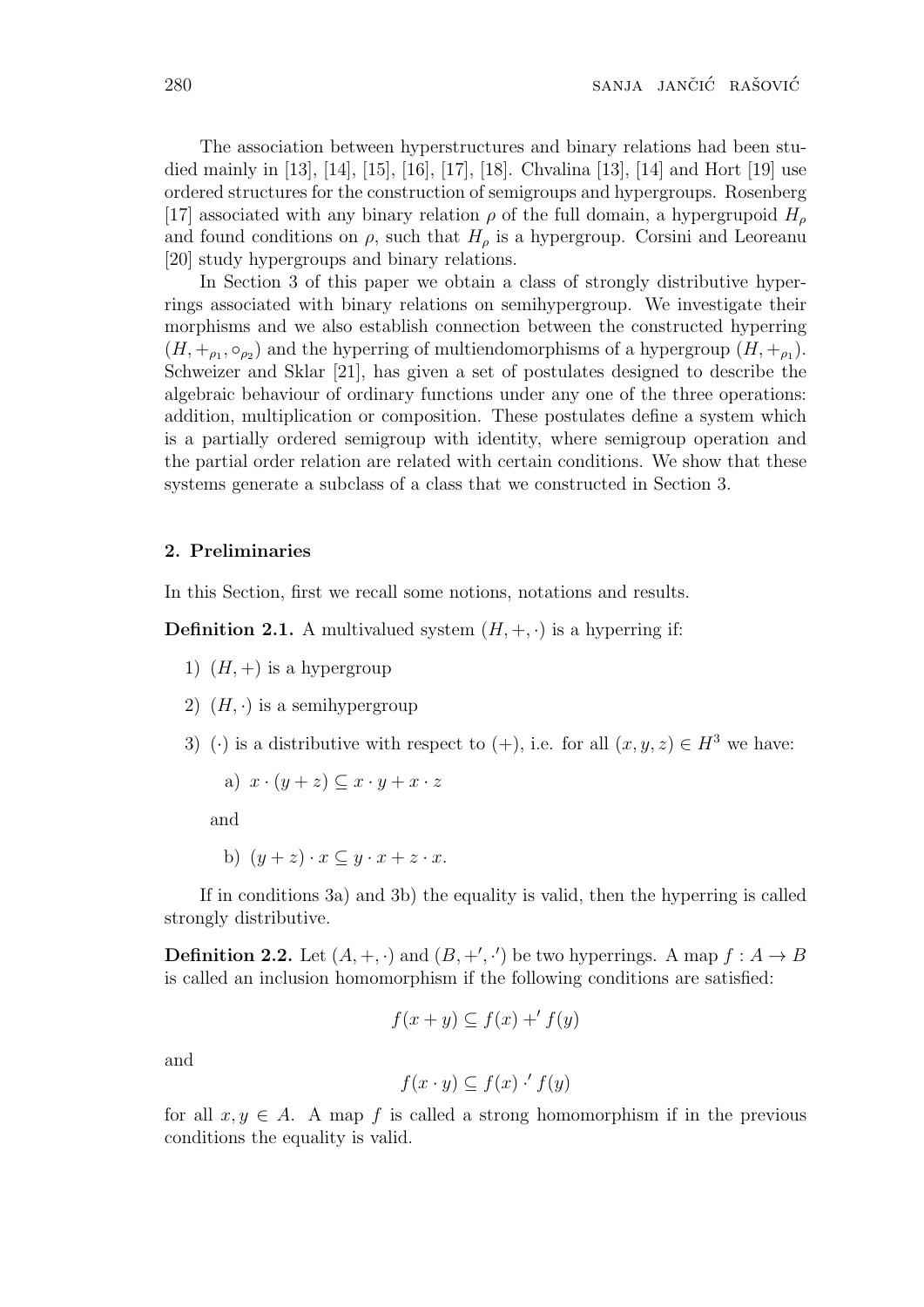**Definition 2.3** (**and Theorem**)**.** *Let* (*H,* +) *be a commutative hypergroup, and F*(*H*) *the set of multiendomorphisms of H, i.e.*

$$
F(H) = \Big\{ h : H \to P^*(H) \Big| (\forall x, y \in H) \bigcup_{u \in x+y} h(u) \subseteq h(x) + h(y) \Big\}.
$$

Let's define for all  $(f, g) \in F(H) \times F(H)$ :

$$
f \oplus g = \{ h \in F(H) | (\forall x \in H) h(x) \subseteq f(x) \oplus g(x) \}
$$

$$
f \odot g = \{ h \in F(H) | (\forall x \in H) h(x) \subseteq f(g(x)) = \bigcup_{u \in g(x)} f(u) \}.
$$

Then the structure  $(F(H), \oplus, \odot)$  is a hyperring. This hyperring is called a hyperring of multiendomorphisms of hypergroup  $(H, +)$ . The each binary relation  $\rho$  on a set *H*, a partial hypergroupoid  $H_{\rho} = (H; \circ)$  is associated [17], as follows:

$$
\forall (x, z) \in H^2, x \circ x = \{ y \in H | (x, y) \in \rho \}, x \circ z = x \circ x \cup z \circ z.
$$

By a partial hypergrupoid we mean a non-empty set *H* endowed with a function from  $H \times H$  to the set of subsets of  $H$ .

Let

$$
D(\rho) = \{x \in H | \exists y \in H : (x, y) \in \rho\}
$$
  

$$
R(\rho) = \{x \in H | \exists z \in H : (z, x) \in \rho\}.
$$

An element  $z \in H$  is called an outer element of  $\rho$  if there exists  $y \in H$  such that  $(y, z) \notin \rho^2$ .

**Theorem 2.1.** [[17]]  $H_p$  *is a hypergroup if and only if:* 

- 1)  $H = D(\rho)$ ;
- 2)  $H = R(\rho);$
- 3)  $\rho \subseteq \rho^2$ ;
- 4) *if z is an outer element of*  $\rho$ *, then*  $\forall x \in H, (x, z) \in \rho^2 \Longrightarrow (x, z) \in \rho$ *.*

### **3. Hyperrings associated with binary relations on semihypergroup**

In this Section we construct a class of hyperrings associated with binary relations on semihypergroup. We establish connection between the constructed hyperring  $(H, +_{\rho_1}, \circ_{\rho_2})$  and the hyperring of multiendomorphisms of hypergroup  $(H, +_{\rho_1})$ . Also, we analyze morphisms of obtained class and subclasses which are associated with partial orderings on a set of multimappings.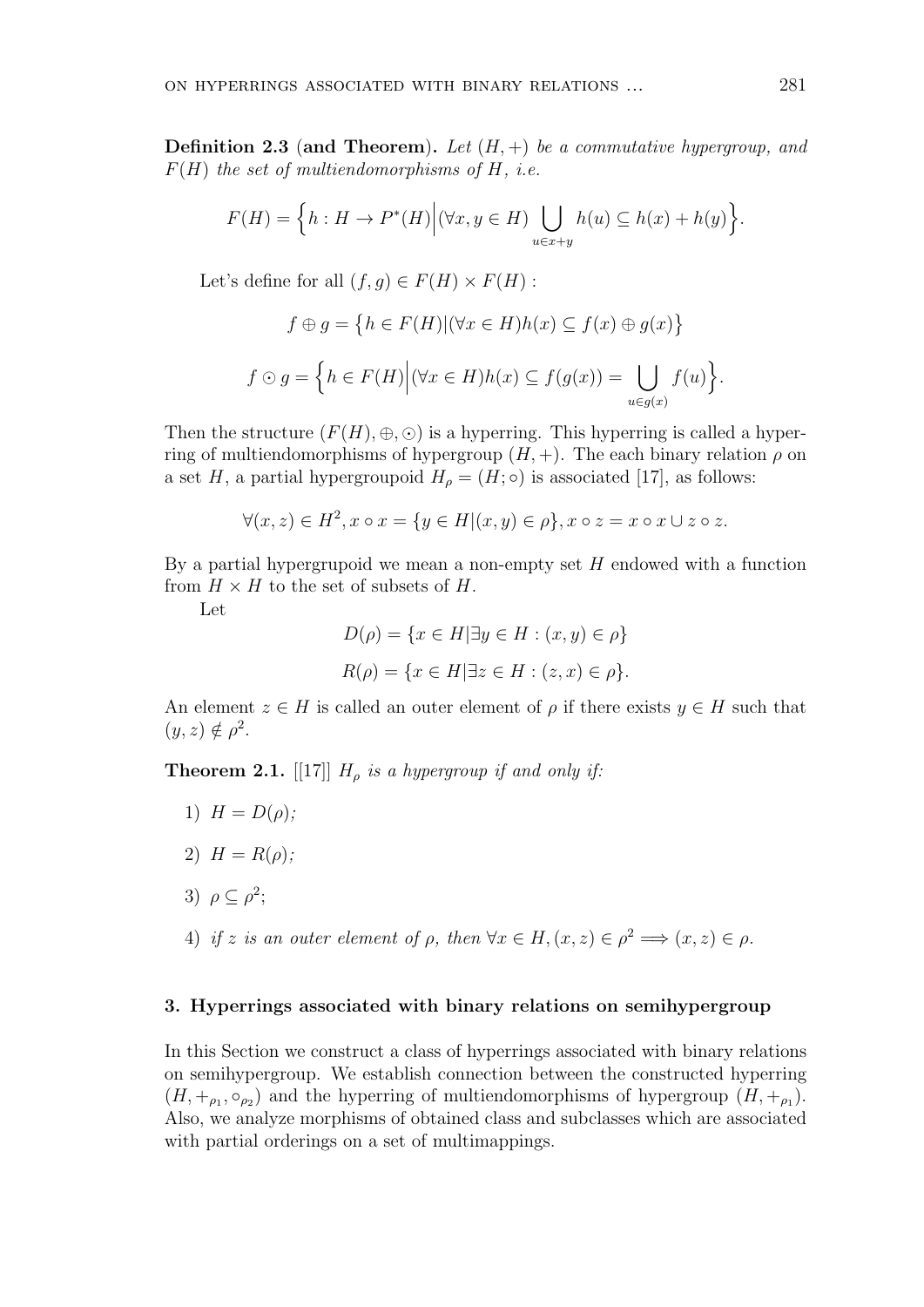**Theorem 3.1.** *Let*  $(H, \circ)$  *be a semihypergroup equipped with binary relations*  $\rho_1$ *and*  $\rho_2$  *such that*  $\rho_1 \subseteq \rho_2$ *. Let*  $\rho_i (i = 1, 2)$  *be a reflexive and transitive relation such that, for all*  $x, y, z \in H$ *,* 

(1) 
$$
(x, y) \in \rho_i \implies (\forall b \in y \circ z) (\exists a \in x \circ z) (a, b) \in \rho_i
$$
 and  
 $(\forall b \in z \circ y) (\exists a \in z \circ x) (a, b) \in \rho_i$ .

*We define hyperoperations*  $+_{\rho_1}$  *and*  $\circ_{\rho_2}$  *on H, as follows:* 

$$
x +_{\rho_1} y = \{ z \mid (x, z) \in \rho_1 \text{ or } (y, z) \in \rho_1 \}
$$

*and*

$$
x +_{\rho_2} y = \{ z \mid \exists a \in x \circ y, (a, z) \in \rho_2 \}
$$

*for all*  $(x, y) \in H \times H$ *.* 

*The structure*  $(H, +_{\rho_1}, \circ_{\rho_2})$  *is a strongly distributive hperring.* 

**Proof.** By Theorem 2.1,  $(H, +_{\rho_1})$  is a hypergroup. Let us prove that  $(H, \circ_{\rho_2})$  is a semihypergroup. Since  $\rho_2$  is reflexive, then for any  $a \in x \circ y$  it holds  $a \in x \circ_{\rho_2} y$ i.e.  $x \circ_{\rho_2} y \neq \emptyset$ .

Let  $x, y, z \in H$ . Set:

$$
L = (x \circ_{\rho_2} y) \circ_{\rho_2} z = \bigcup_{u \in x \circ_{\rho_2} y} u \circ_{\rho_2} z
$$

and

$$
D = x \circ_{\rho_2} (y \circ_{\rho_2} z) = \bigcup_{v \in y \circ_{\rho_2} z} x \circ_{\rho_2} v.
$$

Suppose  $w \in L$ . Then there exists  $u \in x \circ_{\rho_2} y$  such that  $w \in u \circ_{\rho_2} z$ . Thus, there exists  $a \in x \circ y$  such that  $(a, u) \in \rho_2$  and there exists  $c \in u \circ z$  such that  $(c, w) \in \rho_2$ . By condition (1) from  $(a, u) \in \rho_2$  and  $c \in u \circ z$  it follows that there exists  $c' \in a \circ z$  such that  $(c', c) \in \rho_2$ . Since  $\rho_2$  is transitive, then  $(c', w) \in \rho_2$ . On the other hand,  $c' \in a \circ z \subseteq (x \circ y) \circ z = x \circ (y \circ z)$  and so  $c' \in x \circ v$  for some  $v \in y \circ z \subseteq y \circ_{\rho_2} z$ . So,  $w \in x \circ_{\rho_2} v$  while  $v \in y \circ_{\rho_2} z$  i.e.  $w \in D$ .

Thus,  $L \subseteq D$ . Similarly, we obtain  $D \subseteq L$ .

Now, we prove the right distributivity of  $\circ_{\rho_2}$  with respect to  $+_{\rho_1}$ . Let  $x, y, z \in H$ . Set:

$$
L = (x +_{\rho_1} y) \circ_{\rho_2} z = \cup u \circ_{\rho_2} z, \quad while \quad u \in x +_{\rho_1} y
$$

and

$$
D = (x \circ_{\rho_2} z) +_{\rho_1} (y \circ_{\rho_2} z) = \cup a +_{\rho_1} b, \quad while \quad a \in x \circ_{\rho_2} z \quad and \quad b \in y \circ_{\rho_2} z.
$$

If  $w \in L$  then there exists  $v \in u \circ z$  such that  $(v, w) \in \rho_2$  for some  $u \in x +_{\rho_1} y$ . We have two possibilities:

- (1) If  $(x, u) \in \rho_1$  then by condition (1), there exists  $a \in x \circ z$  such that  $(a, v) \in \rho_1$  $\rho_1 \subseteq \rho_2$ . As  $\rho_2$  is transitive we obtain  $(a, w) \in \rho_2$ . Since  $a \in x \circ z$  then  $w \in x \circ_{\rho_2} z$ . For any  $b \in y \circ_{\rho_2} z$  is holds  $w \in w +_{\rho_1} b$ , and so  $w \in D$ .
- (2) If  $(y, u) \in \rho_1$  we can similarly prove that  $w \in D$ . Thus,  $L \subseteq D$ .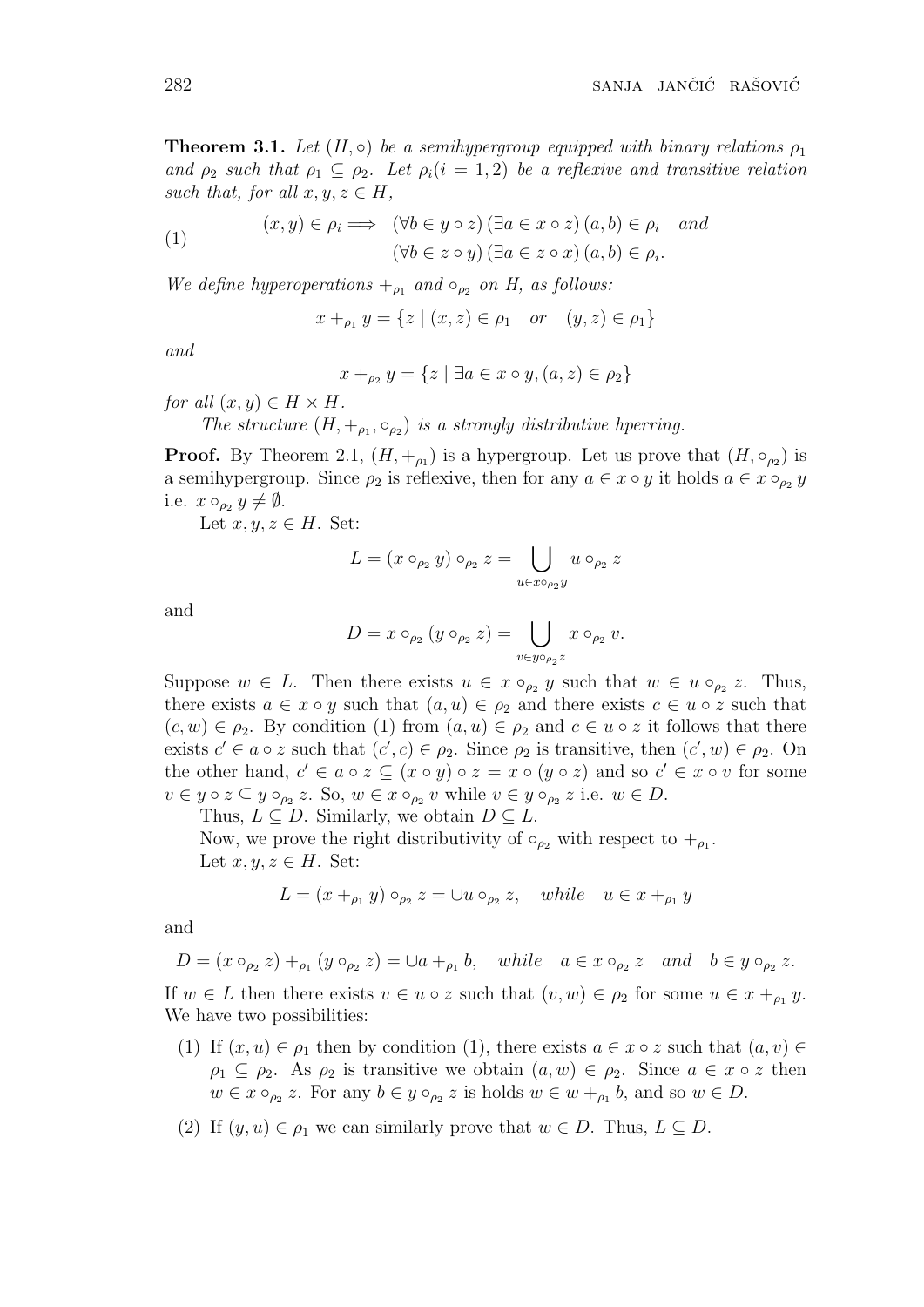Suppose now  $w \in D$ . Then, there exist  $a, b \in H$  such that  $w \in a +_{\rho_1} b$  while  $a \in x \circ_{\rho_2} z$  and  $b \in y \circ_{\rho_2} z$ . That means,  $(a, w) \in \rho_1$  or  $(b, w) \in \rho_1$  while  $(a', a) \in \rho_2$ and  $(b', b) \in \rho_2$  for some  $a' \in x \circ z$  and  $b' \in y \circ z$ .

If  $(a, w) \in \rho_1 \subseteq \rho_2$ , since  $(a', a) \in \rho_2$  we obtain  $(a', w) \in \rho_2$  while  $a' \in x \circ z$ i.e.  $w \in x \circ_{\rho_2} z$ . As  $x \in x +_{\rho_1} y$  it follows  $w \in L$ .

If  $(b, w) \in \rho_1$  similarly we obtain  $w \in L$ . Thus,  $D \subseteq L$ .

The left distributivity of  $\circ_{\rho_2}$  with respect to  $+_{\rho_1}$  can be proved in a similar way. Thus,  $(H, +_{\rho_1}, \circ_{\rho_2})$  ia a strongly distributive hyperring.

**Corollary 3.1.** Let  $(H, \cdot)$  be a semigroup equipped with binary relations  $\rho_1$  and  $\rho_2$  *such that*  $\rho_1 \subseteq \rho_2$ *. Let*  $\rho_i$  (*i* = 1, 2) *be a reflexive and transitive relation such* that for all  $x, y, z \in H$ ,  $(x, y) \in \rho_i$  implies  $(x \cdot z, y \cdot z) \in \rho_i$  and  $(z \cdot x, z \cdot y) \in \rho_i$ .

*If we define hyperoperations*  $+_{\rho_1}$  *and*  $\circ_{\rho_2}$  *on H as follows:* 

 $x +_{\rho_1} y = \{z | (x, z) \in \rho_1 \text{ or } (y, z) \in \rho_1\}$ 

*and*

$$
x \circ_{\rho_2} y = \{z | (x \cdot y, z) \in \rho_2\}
$$

*for all*  $(x, y) \in H \times H$ , then the structure  $(H, +_{\rho_1}, \circ_{\rho_2})$  is a strongly distributive *hyperring.*

Throughout the following text the quadruple  $(H, \circ, \rho_1, \rho_2)$  will denote a semihypergroup  $(H, \circ)$  equipped with binary relations  $\rho_1$  and  $\rho_2$  such that  $\rho_1$  and  $\rho_2$ satisfy the conditions of Theorem 3.1.

**Definition 3.1.** Let the triples  $(H_1, \rho_1, \rho_2)$  and  $(H_2, \sigma_1, \sigma_2)$  denote the nonempty set  $H_1$  equipped with binary relations  $\rho_1, \rho_2$  and nonempty set  $H_2$  with binary relations  $\sigma_1, \sigma_2$ .

(a) The map  $\alpha: H_1 \to H_2$  is said to be isotone if

$$
x\rho_i y \Longrightarrow \alpha(x)\delta_i \alpha(y)
$$

for all  $x, y \in H_1$  and  $i \in \{1, 2\}$ .

(b) The map  $\alpha : H_1 \to H_2$  is said to be strongly isotone if

$$
\alpha(x)\sigma_i y \Longleftrightarrow (\exists x' \in H_1)x\rho_i x' \land \alpha(x') = y
$$

for all  $(x, y) \in H_1 \times H_2$  and  $i \in \{1, 2\}$ .

The next theorem is generalization of Theorem 4.5 [22].

**Theorem 3.2.** Let  $(H_1, +_{\rho_1}, \circ_{\rho_2})$  be a hyperring associated with  $(H_1, \circ, \rho_1, \rho_2)$ *and*  $(H_2, +_{\sigma_1}, \circ_{\sigma_2})$  *be a hyperring associated with*  $(H_2, \circ, \sigma_1, \sigma_2)$ *. If*  $f : (H_1, \circ) \rightarrow$  $(H_2, \circ)$  *is an isotone (strongly isotone) homomorphism of semihypergroups*  $(H_1, \circ)$ *and* (*H*2*, ◦*)*, then f is an inclusion* (*strong*) *homomorphism of a hyperring*  $(H_1, +_{\rho_1}, \circ_{\rho_2})$  *into hyperring*  $(H_2, +_{\sigma_1}, \circ_{\sigma_2})$ *.*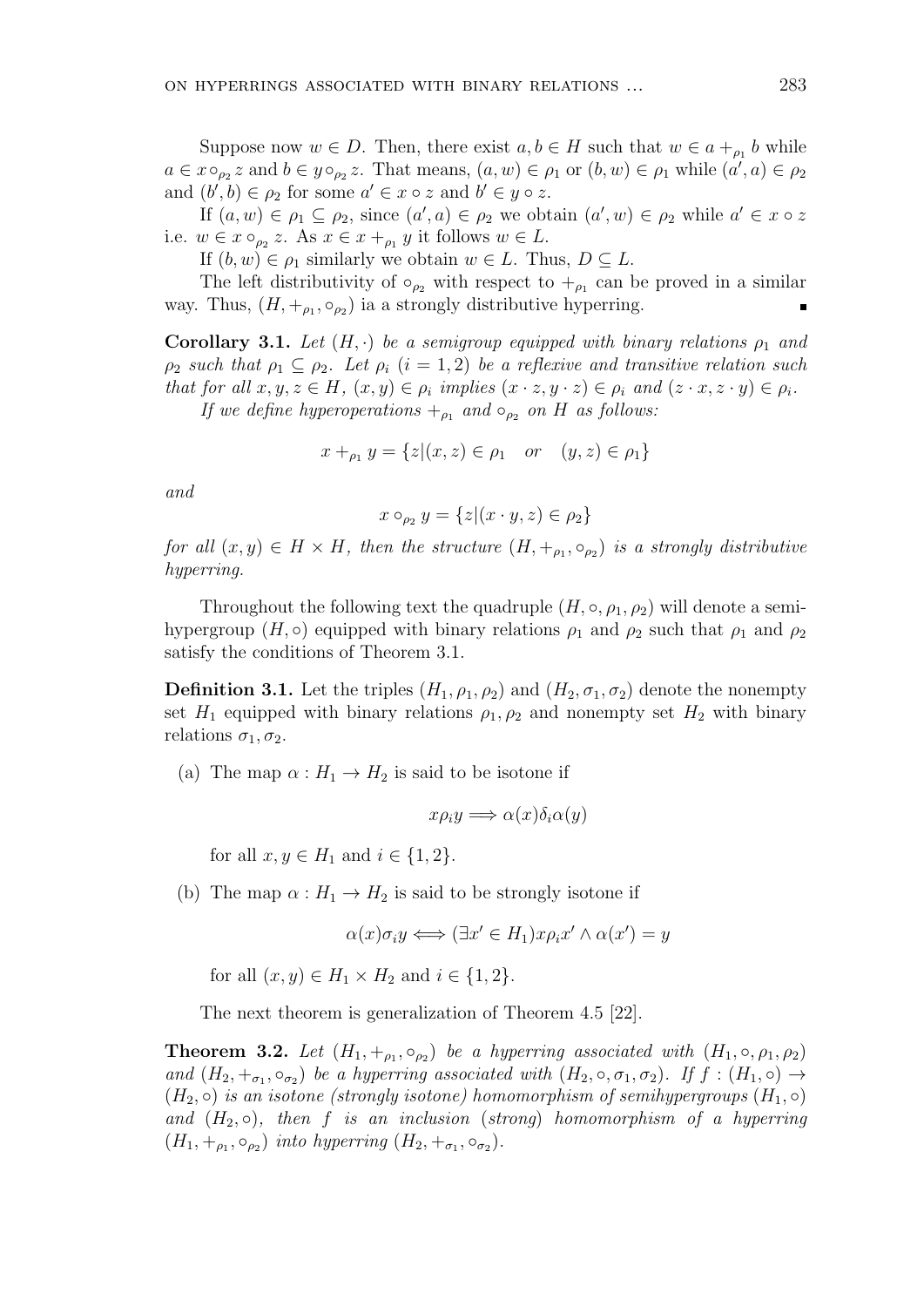**Proof.** Let  $f : (H_1, \circ) \to (H_2, \circ)$  be an isotone homomorphism and  $x, y \in H_1$ . If  $w \in f(x +_{\rho_1} y)$  then there exists  $z \in H_1$  such that  $w = f(z)$  while  $(x, z) \in \rho_1$  or  $(y, z) \in \rho_1$ . Since *f* is isotone, then  $(f(x), f(z) = w) \in \sigma_1$  or  $(f(y), f(z) = w) \in \sigma_1$ and so  $w \in f(x) +_{\sigma_1} f(y)$ .

Now, let  $w \in f(x \circ_{\rho_2} y)$ . Then there exist  $a, z \in H_1$  such that  $a \in x \circ y$ ,  $(a, z) \in \rho_2$ and  $w = f(z)$ . As f is an isotone homomorphism then  $f(a) \in f(x) \circ f(y)$  while  $(f(a), f(z) = w) \in \sigma_2$  and so  $w \in f(x) \circ_{\sigma_2} f(y)$ . Thus  $f : (H_1, +_{\rho_1}, \circ_{\rho_2}) \to$  $(H_2, +_{\sigma_1}, \circ_{\sigma_2})$  is an inclusion homomorphism.

If  $f : (H_1, \circ) \to (H_2, \circ)$  is a strongly isotone homomorphism, then obviously *f* is isotone and as we proved for all  $x, y \in H_1$  it holds:  $f(x +_{\rho_1} y) \subseteq f(x) +_{\sigma_1} f(y)$ and  $f(x \circ_{\rho_2} y) \subseteq f(x) \circ_{\sigma_2} f(y)$ . We will prove the converse inclusion.

Suppose  $w \in f(x) +_{\sigma_1} f(y)$ . Then  $(f(x), w) \in \sigma_1$  or  $(f(y), w) \in \sigma_1$ . It implies that there exists  $z \in H_1$  such that  $(x, z) \in \rho_1$  or  $(y, z) \in \rho_1$  while  $f(z) = w$ , as f is strongly isotone. Thus,  $w = f(z) \in f(x +_{\rho_1} y)$ . So,  $f(x) +_{\sigma_1} f(y) \subseteq f(x +_{\rho_1} y)$ .

Now, let  $w \in f(x) \circ_{\sigma_2} f(y)$ . Then there exists  $u \in f(x) \circ f(y) = f(x \circ y)$  such that  $(u, w) \in \sigma_2$ . So, there exists  $z \in x \circ y$  such that  $u = f(z)$  while  $(u, w) \in \sigma_2$ . As *f* is strongly isotone, there exists  $a \in H_1$  such that  $(z, a) \in \rho_2$  and  $w = f(a)$ . Thus,  $a \in x \circ_{\rho_2} y$  and  $w = f(a) \in f(x \circ_{\rho_2} y)$ . Therefore  $f(x) \circ_{\sigma_2} f(y) \subseteq f(x \circ_{\rho_2} y)$ .

This completes the proof.

Let  $(H, \circ)$  be a semihypergroup and  $\rho$  be a binary relation on *H*. If  $\{A, B\} \subset$ *P*<sup>\*</sup>(*H*) we write  $A\tilde{\rho}B$  to denote that: ( $\forall a \in A$ )( $\exists b \in B$ ) such that (*b, a*)  $\in \rho$  and  $(\forall b \in B)(\exists a \in A)$  such that  $(a, b) \in \rho$ .

**Theorem 3.3.** Let  $(H, +_{\rho_1}, \circ_{\rho_2})$  be a hyperring associated with  $(H, \circ, \rho_1, \rho_2)$  and  $(F(H), \oplus, \odot)$  *be a hyperring of multiendomorphisms of hypergroup*  $(H, +_{\rho_1})$ *. If we define a mapping*  $\Psi : (H, +_{\rho_1}, \circ_{\rho_2}) \to (F(H), \oplus, \odot)$  *by* 

$$
\Psi(a) = f_a, \forall a \in H,
$$

*where*  $f_a: H \to P^*(H)$  *is defined by:* 

$$
f_a(x) = a \circ_{\rho_2} x, \forall x \in H,
$$

*then:*

- (1) Ψ *is an inclusion homomorphism.*
- (2) If there exists at least one element  $x \in H$  such that

$$
a\circ x\tilde{\rho_2}b\circ x\Longrightarrow a=b
$$

*for all*  $a, b \in H$ *, then*  $\Psi$  *is injective.* 

**Proof.** As  $(H, +_{\rho_1})$  is a commutative hypergroup there exists the hyperring of its multiendomorphisms  $(F(H), \oplus, \odot)$ .

Let  $a \in H$ . We verify that  $f_a \in F(H)$ . Let  $x, y \in H$ .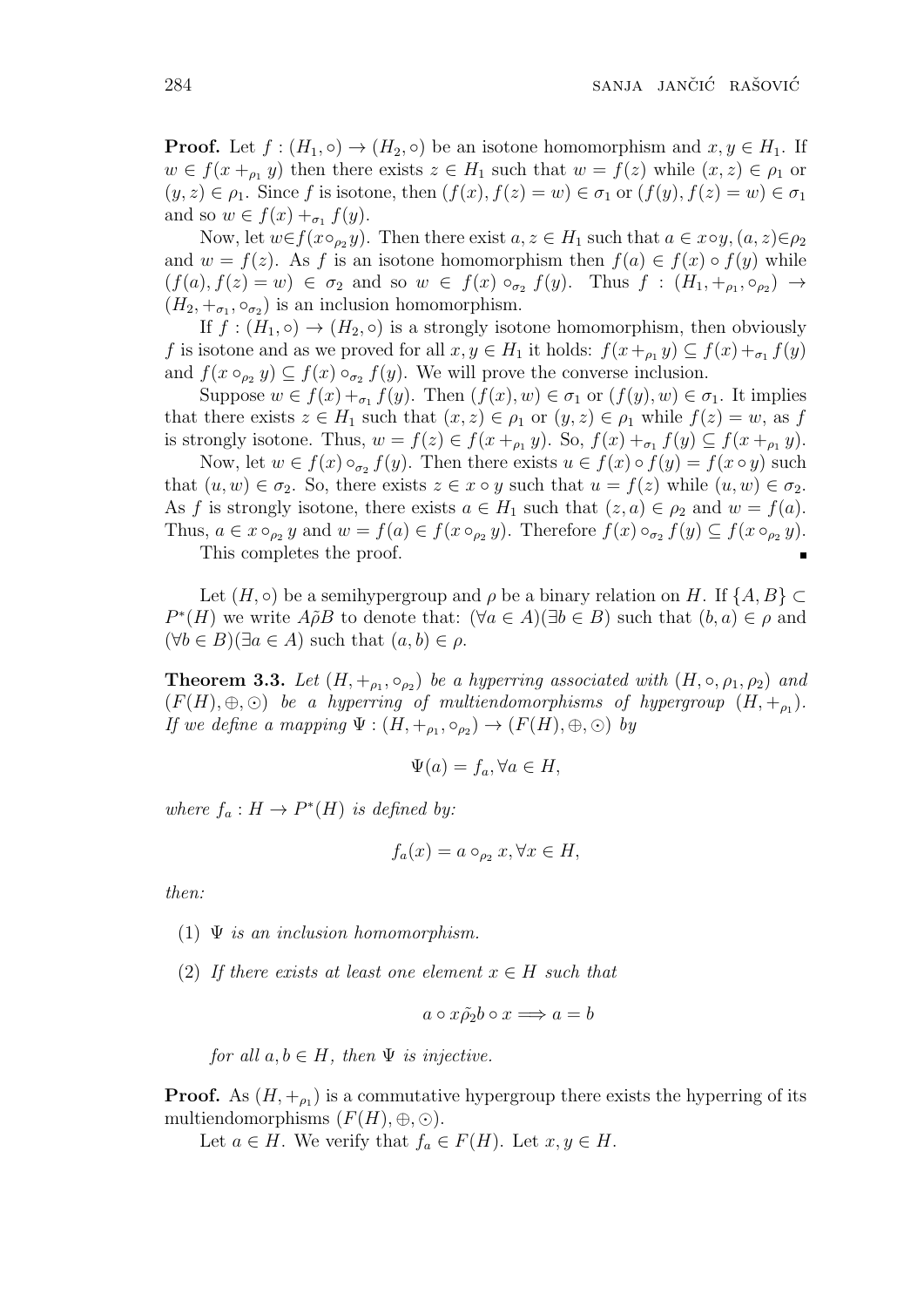Then:

$$
\bigcup_{u \in x+_{\rho_1} y} f_a(u) = \bigcup_{u \in x+_{\rho_1} y} a \circ_{\rho_2} u = a \circ_{\rho_2} (x+_{\rho_1} y) = (a \circ_{\rho_2} x) +_{\rho_1} (a \circ_{\rho_2} y) = f_a(x) +_{\rho_1} f_a(y).
$$

(1) Let  $a, b \in H$ . Set:

$$
L = \Psi(a +_{\rho_1} b) = \{ f_c | (a, c) \in \rho_1 \quad or \quad (b, c) \in \rho_1 \}
$$

and

$$
D = \Psi(a) \oplus \Psi(b) = f_a \oplus f_b = \{h | (\forall x)h(x) \subseteq f_a(x) +_{\rho_1} f_b(x) \}.
$$

Let  $c \in H$  such that  $(a, c) \in \rho_1$  and  $x \in H$ . Then:

$$
f_c(x) = c \circ_{\rho_2} x = \{y | \exists z \in c \circ x, (z, y) \in \rho_2\}.
$$

If  $y \in f_c(x)$ , then  $(z, y) \in \rho_2$  for some  $z \in c \circ x$  and as  $(a, c) \in \rho_1$  there exists  $w \in a \circ x$  such that  $(w, z) \in \rho_1 \subseteq \rho_2$ . By transitivity of  $\rho_2$  we obtain  $(w, y) \in \rho_2$ i.e.  $y \in a \circ_{\rho_2} x \subseteq f_a(x) +_{\rho_1} f_b(x)$ .

If  $c \in H$  such that  $(b, c) \in \rho_1$ , similarly we obtain  $f_c \in D$ . Thus,  $L \subseteq D$ . Now, assume:

$$
L = \Psi(a \circ_{\rho_2} b) = \{ f_c | c \in a \circ_{\rho_2} b \} = \{ f_c | \exists d \in a \circ b, (d, c) \in \rho_2 \}
$$

and

$$
D = \{h | (\forall x)h(x) \subseteq f_a(f_b(x))\}.
$$

Let  $c \in H$  such that  $(d, c) \in \rho_2$  for some  $d \in a \circ b$  and  $x \in H$ . If  $y \in f_c(x)$ then  $(z, y) \in \rho_2$  for some  $z \in c \circ x$ , as  $(d, c) \in \rho_2$  and  $z \in c \circ x$ , there exists  $w \in d \circ x$  such that  $(w, z) \in \rho_2$  and by transitivity of  $\rho_2$  we obtain  $(w, y) \in \rho_2$ . Thus,  $y \in d \circ_{\rho_2} x \subseteq (a \circ b) \circ_{\rho_2} x \subseteq (a \circ_{\rho_2} b) \circ_{\rho_2} x = a \circ_{\rho_2} (b \circ_{\rho_2} x) = f_a(f_b(x)).$ Therefore,  $f_c(x) \subseteq f_a(f_b(x))$  i.e.  $f_c \in D$ . So,  $L ⊆ D$ .

**(2)** Let  $a \neq b$ . Then there exists  $x \in H$  such that one of the following is valid:

(i) 
$$
(\exists c \in a \circ x)(\forall d \in b \circ x)(d, c) \notin \rho_2
$$

or

(ii)  $(\exists d \in b \circ x)(\forall c \in a \circ x)(c, d) \notin \rho_2$ .

If (i) is valid, then there exists  $c \in a \circ x$  such that  $c \notin b \circ_{\rho_2} x = f_b(x)$ . Since  $c \in a \circ x \subseteq a \circ_{\rho_2} x = f_a(x)$ , it follows  $f_a(x) \nsubseteq f_b(x)$ .

If (ii) is valid, then similarly  $f_b(x) \nsubseteq f_a(x)$ . Hence,  $f_a \neq f_b$  i.e.  $\Psi(a) \neq \Psi(b)$ .

**Remark 3.1.** If  $(H, +_{\rho_1}, \circ_{\rho_2})$  is a hyperring associated with  $(H, \cdot, \rho_1, \rho_2)$  where  $(H, \cdot)$  is a semigroup with at least one reductive element and  $\rho_2$  is the partial order then  $\Psi$  is an inclusion monomorphism of a hyperring  $(H, +_{\rho_1}, \circ_{\rho_2})$  into  $(F(H), \oplus, \odot).$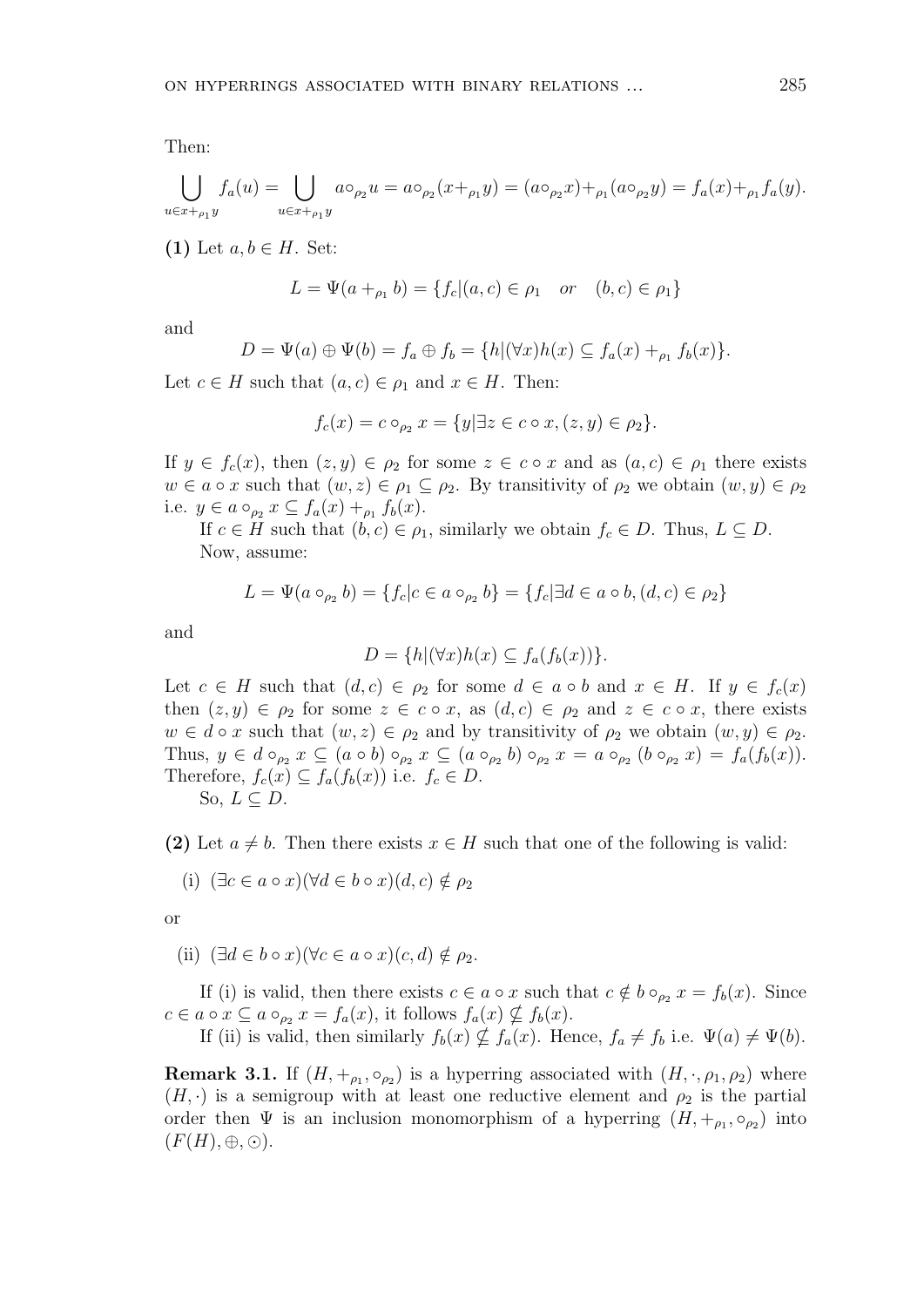Now, we deal with some classes of hyperrings associated with partial orderings on a semihypergroup (semigroup). Schweizer and Sklar [21] postulated a system  $(S, \cdot, \leq)$  where  $(S, \cdot)$  is semigroup with identity where partial order  $\leq$  satisfies certain conditions, such that these systems are natural generalization of certain algebras of functions. In that case, the set of mappings from the reals to the reals is partially ordered by restriction, i.e. ordinary set inclusion, where the function being regarded as sets of ordered pairs of numbers. We show that such systems generate a suitable subclasses of a class constructed in Theorem 3.1.

**Theorem 3.4.** Let  $(H, \circ)$  be a semigroup with identity e and let  $\leq$  be the partial *order on H, connected with semigroup operation with next conditions:*

- (1) If  $a \leq b$  then there exists an element  $e_1 \leq e$  such that  $a = b \circ e_1$
- (2) *If*  $e_2 \leqslant e$  *then*  $a \circ e_2 \leqslant a$  *and*  $e_2 \circ a \leqslant a$ *.*
- *Then, there exists a hyperring*  $(H, +\leq, \circ\leq)$  *associated with*  $(H, \cdot, \leq, \leq)$ *.*

**Proof.** From Theorem 1 [21] it follows that the quadruple  $(H, \circ, \leq, \leq)$  satisfies the conditions of Corollary 3.1.

### **Example 1.**

(a) Denote by  $P^*(\mathbb{R})$  the set of all nonempty subsets of reals  $\mathbb{R}$ . Let  $M(\mathbb{R})$  be the set of all multimappings from relas to reals, i.e.

$$
M(\mathbb{R}) = \{ f : A \to P^*(\mathbb{R}) \mid A \subseteq \mathbb{R}, A \neq \emptyset \}.
$$

We can consider function *f* as the set  $\{(x, f(x)) | x \in Dom f\}$ . Denote by  $\varphi$  the empty multimapping, i.e. the multimapping that contains no ordered pairs. If  $f, g \in M(\mathbb{R})$  and  $Dom f ∩ Dom g \neq \emptyset$ , define:

$$
f + g = \{(x, f(x) + g(x)) | x \in Dom f \cap Dom g\}.
$$

If *f*, *g* ∈ *M*(ℝ) ∪  $\varphi$  and *Domf* ∩ *Domg* =  $\emptyset$ , we define:

$$
f+g=\varphi.
$$

Obviously,  $(M(\mathbb{R}) \cup \varphi, +)$  is a semigroup with identity element  $o : \mathbb{R} \to \mathbb{R}$ defined by  $o(x) = 0$  for all  $x \in \mathbb{R}$ .

If we define:

$$
f \leq g \iff Dom f \subseteq Dom g \quad and \quad (\forall x \in Dom f)f(x) = g(x),
$$

then  $M(\mathbb{R} \cup \varphi, +, \leqslant)$  satisfies conditions of Theorem 3.4. The restriction of *o* which has the same domain as f serves as element  $e_1 \leqslant o$  such that  $f \leqslant g$ implies  $f = g + e_1$ . Condition (2) of Theorem 3.4 is, obviously, satisfied. So, there exists a hyperring associated with  $(M(\mathbb{R}) \cup \varphi, +, \leqslant, \leqslant)$ .

It can be noted that condition (1) in Theorem 3.4 is symmetric in this case. Generally, it is not valid (see [21]).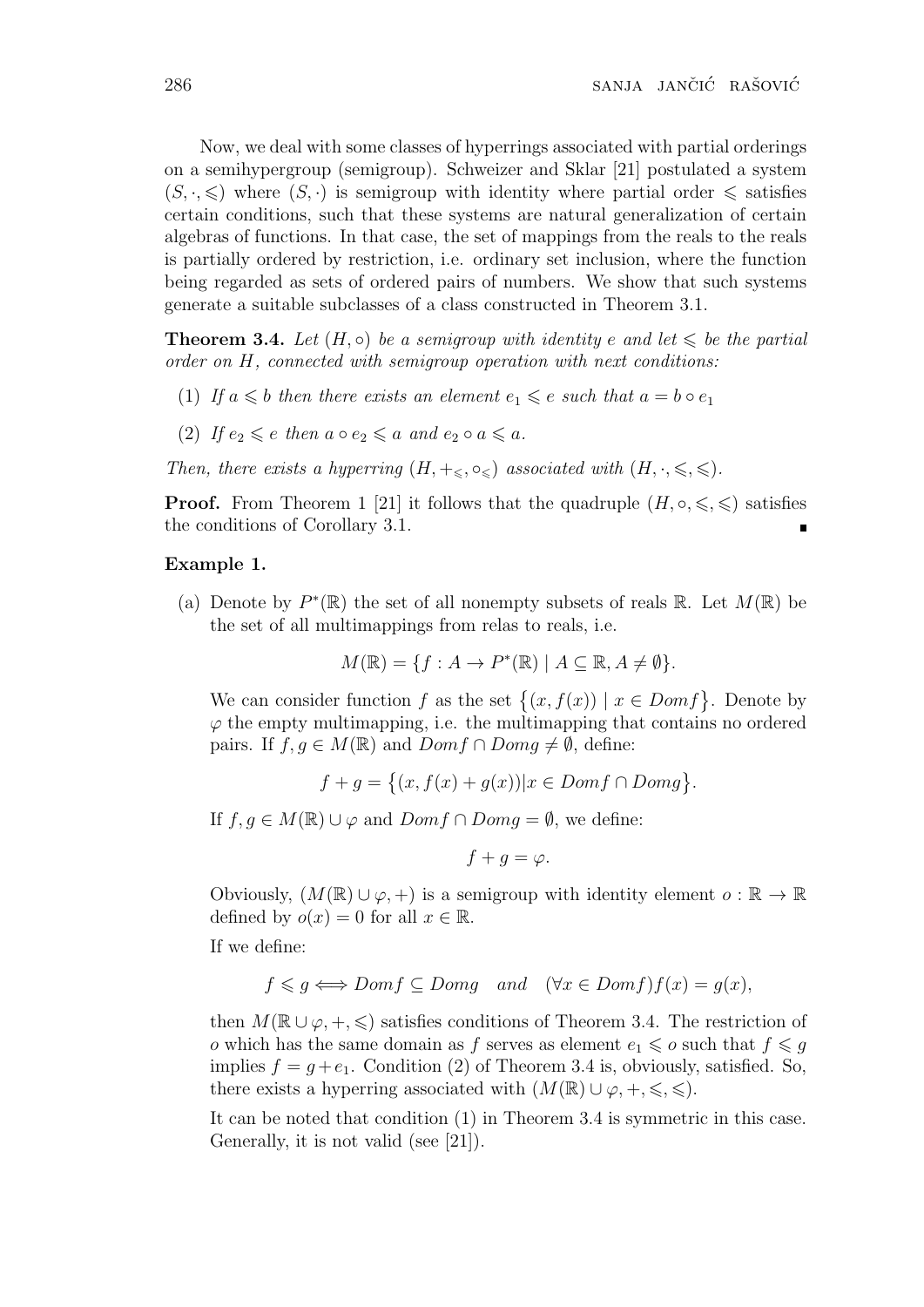(b) Now, we will define a hyperoperation  $\oplus$  on a set  $M(\mathbb{R}) \cup \varphi$ , as follows:

 $f \oplus g = \{u | Domu = Domf \cap Domg, \text{ and } \forall x \in Domu, u(x) \subseteq f(x)+g(x)\}$ 

for all  $f, g \in M(\mathbb{R})$  such that  $Dom f \cap Dom g \neq \emptyset$ , and  $f \oplus g = \varphi$  for all  $f, g \in M(\mathbb{R}) \cup \varphi$  such that  $Dom f \cap Dom g = \emptyset$ .

Then,  $(M(\mathbb{R}) \cup \varphi, \oplus)$  is a semihypergroup. If we define a binary relation  $\leq$ as in a Example 1(a), then, obviously,  $\leq$  is a partial order. Let us verify that  $(M(\mathbb{R}) \cup \varphi, \oplus, \leqslant, \leqslant)$  satisfies condition (1) of Theorem 3.1. Let  $f \leqslant g$ and  $b \in q \oplus h$ .

If  $Dom\beta \cap Domh = \emptyset$  then  $Dom\beta \cap Domh = \emptyset$  and  $b = \varphi$ . If we put  $a = \varphi$ then  $a \in f \oplus h$ .

If *Domg* ∩ *Domh*  $\neq$  *Ø* and *b*  $\in$  *g*  $\oplus$  *h* then *Domb* = *Domg* ∩ *Domh* and for all  $x \in Domb$  it holds  $b(x) \subseteq q(x) + h(x)$ . Now, we have two possibilities:

- (1) If  $Dom f \cap Dom h = \emptyset$  then we put  $a = \varphi$  and obviously  $a \in f \oplus h$  and  $a \leqslant b$ .
- (2) If  $Dom f \cap Dom h = A \neq \emptyset$ , then we put  $A = Dom a$  and  $a(x) = b(x)$ for all  $x \in A$ .

As *Domf*  $\subseteq$  *Domg*, then  $A \subseteq$  *Domb* and we obtain  $a \le b$ .

As  $a(x) = b(x) \subseteq g(x) + h(x) = f(x) + h(x)$  for all  $x \in A$ , it follows  $a \in f \oplus h$ . As  $\oplus$  is commutative hyperoperation it follows that condition (1) of Theorem 3.1 is satisfied. Thus, there exists a hyperring associated with  $(M(\mathbb{R}) \cup \varphi, \oplus, \leqslant, \leqslant).$ 

# **References**

- [1] Marty, F., *Sur une Generalziation de la Notion de Group*, Eight Congress Math. Scandenaves, Stockholom, 1934, 45-49.
- [2] Corsini, P., *Prologomena of Hypergroup Theory*, Second edition, Aviani Editore, 1993.
- [3] Corsini, P., Leoreanu, V., *Applications of Hyperstructure Theory*, Kluwer Academic Publisher, Boston/Dordrecht/London, 2002.
- [4] Vougiouklis, T., *Hyperstructure and their representations*, vol. 115, Hadronic Press, Inc., Palm Harbor, 1994.
- [5] Krasner, M., *A class od hyperrings and hyperfields*, Intern. J. Math. and Math Sci., 6 (2) (1983), 307-312.
- [6] Davvaz, B., *Hγ-near rings, Math. Japonica* , 52 (3) (2000), 387-392.